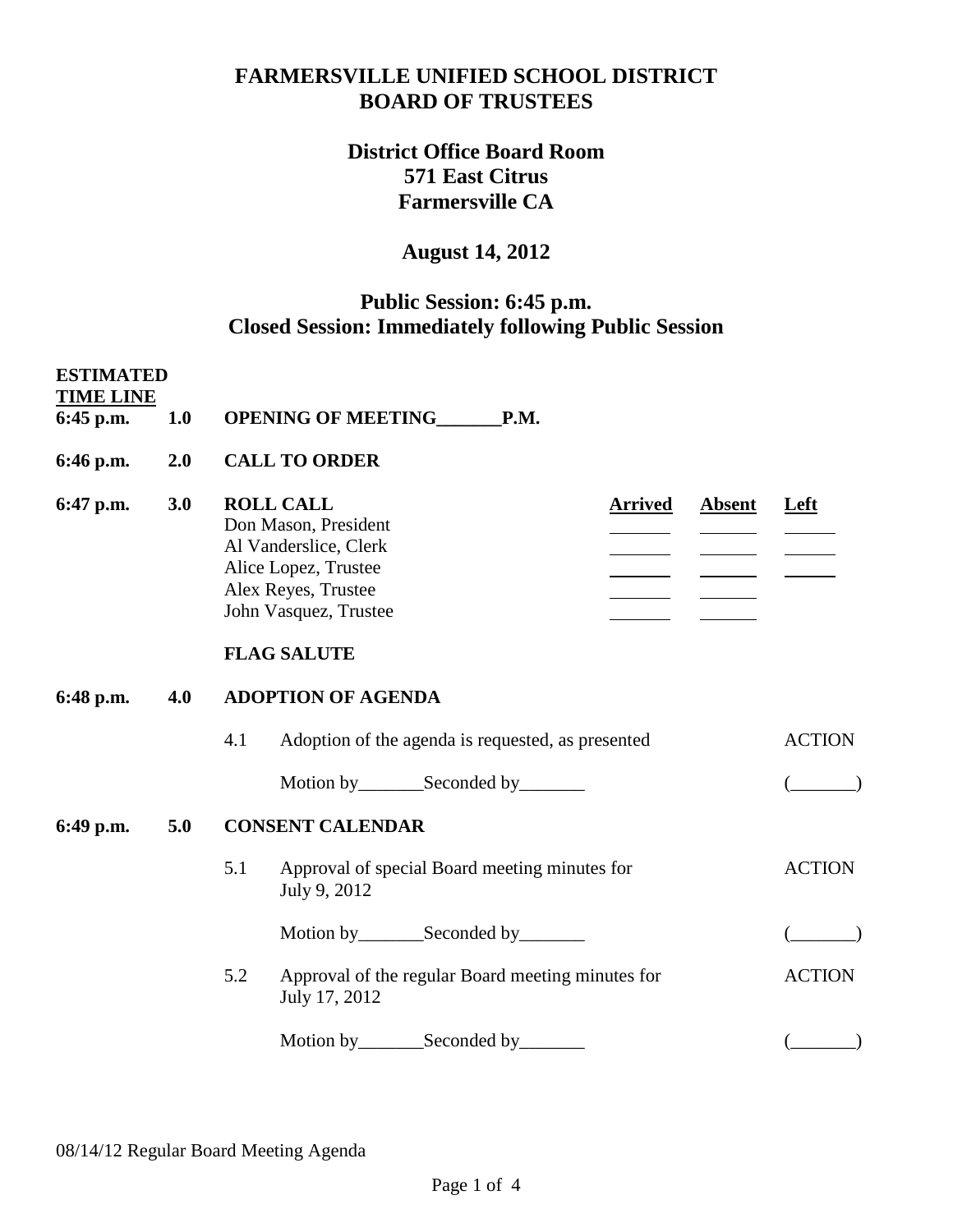|           |      | 5.3                    | Approval of the special Board meeting minutes for<br>July 17,2012                                                                                                                                                                                                                                                                                                                                            | <b>ACTION</b> |  |  |  |
|-----------|------|------------------------|--------------------------------------------------------------------------------------------------------------------------------------------------------------------------------------------------------------------------------------------------------------------------------------------------------------------------------------------------------------------------------------------------------------|---------------|--|--|--|
|           |      |                        |                                                                                                                                                                                                                                                                                                                                                                                                              |               |  |  |  |
|           |      | 5.4                    | Approval of the special Board meeting minutes for<br>July 30, 2012                                                                                                                                                                                                                                                                                                                                           | <b>ACTION</b> |  |  |  |
|           |      |                        | Motion by________Seconded by_______                                                                                                                                                                                                                                                                                                                                                                          |               |  |  |  |
|           |      | 5.5                    | Approval of released warrants dated:<br>July 13, 2012 in the amount of \$19,784.39<br>July 16, 2012 in the amount of \$303,600.84<br>July 23, 2012 in the amount of \$149,217.50<br>July 27, 2012 in the amount of \$165,060.38                                                                                                                                                                              | <b>ACTION</b> |  |  |  |
|           |      |                        | Motion by__________Seconded by_________                                                                                                                                                                                                                                                                                                                                                                      |               |  |  |  |
| 6:52 p.m. | 8.0  |                        | <b>PUBLIC COMMENTS</b>                                                                                                                                                                                                                                                                                                                                                                                       |               |  |  |  |
|           |      |                        | Members of the public may address the Board on any agenda<br>item or other item of interest within the subject matter<br>jurisdiction of the Board, before or during the governing<br>board's consideration of the item. The Board is not able to<br>discuss or take action on any item not appearing on the agenda.<br>A three minute time limit will be imposed on public input<br>for individuals/issues. |               |  |  |  |
| 6:57 p.m. | 9.0  | <b>STUDENT MATTERS</b> |                                                                                                                                                                                                                                                                                                                                                                                                              |               |  |  |  |
|           |      |                        | Consideration of Interdistrict Request #IDR-04-08-14-12<br>9.1<br>(Campos)                                                                                                                                                                                                                                                                                                                                   | <b>ACTION</b> |  |  |  |
|           |      |                        | Motion by__________Seconded by__________                                                                                                                                                                                                                                                                                                                                                                     |               |  |  |  |
| 7:03 p.m. | 12.0 | <b>CURRICULUM</b>      |                                                                                                                                                                                                                                                                                                                                                                                                              |               |  |  |  |
|           |      | 12.1                   | Aeries - Eagle Professional Development 2012-13                                                                                                                                                                                                                                                                                                                                                              | <b>ACTION</b> |  |  |  |
|           |      |                        | Motion by __________ Seconded by _________                                                                                                                                                                                                                                                                                                                                                                   |               |  |  |  |
|           |      | 12.2                   | Ratification of contract for Martha Maya for<br><b>Administrative Staff Development</b>                                                                                                                                                                                                                                                                                                                      | <b>ACTION</b> |  |  |  |
|           |      |                        | Motion by __________ Seconded by _________                                                                                                                                                                                                                                                                                                                                                                   |               |  |  |  |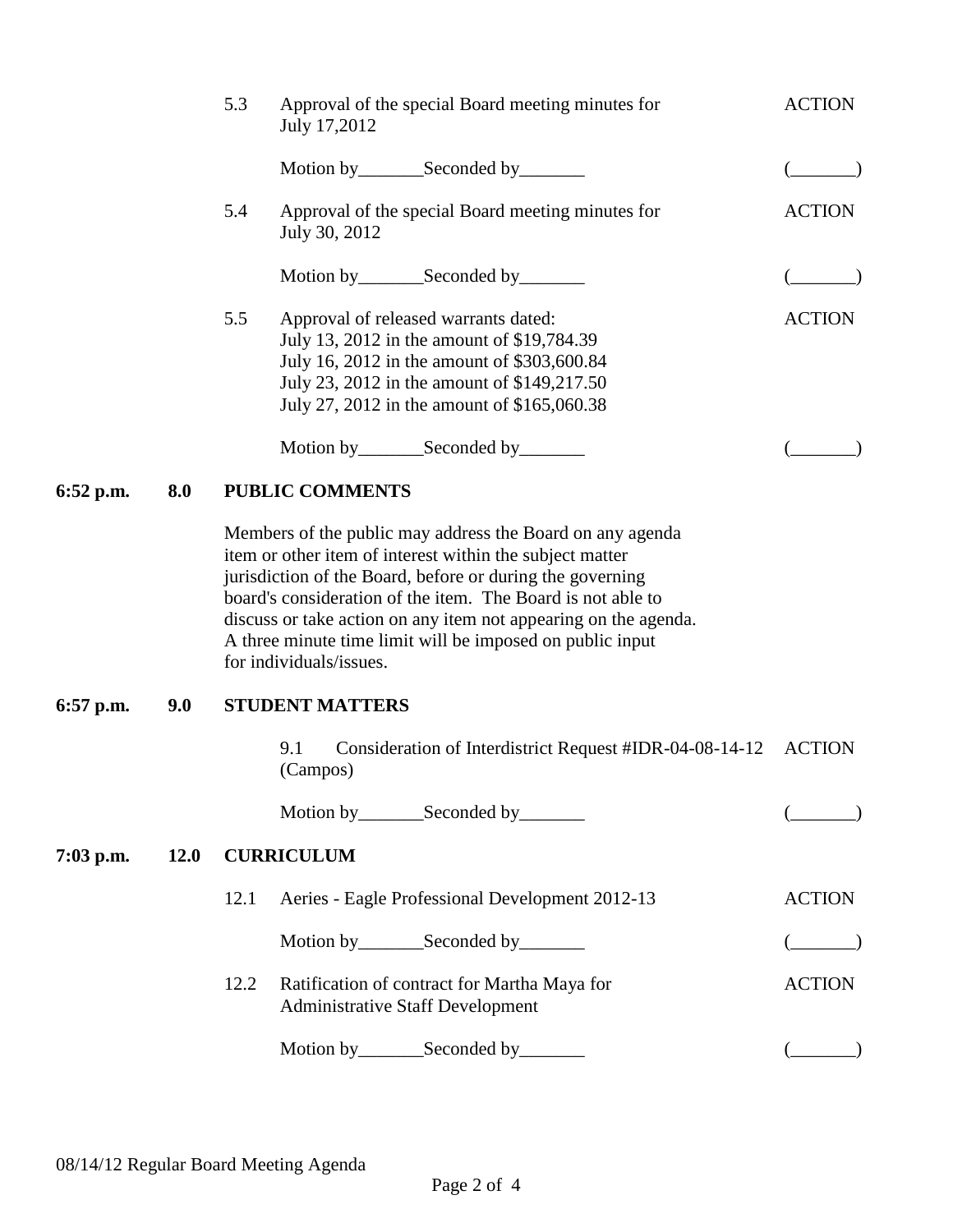| $7:08$ p.m. | <b>13.0</b> | <b>PERSONNEL</b>      |                                                                                                                                                                                                                                                                                |               |  |  |
|-------------|-------------|-----------------------|--------------------------------------------------------------------------------------------------------------------------------------------------------------------------------------------------------------------------------------------------------------------------------|---------------|--|--|
|             |             | 13.1                  | Approval of personnel items as per the board transmittal form                                                                                                                                                                                                                  | <b>ACTION</b> |  |  |
|             |             |                       | Motion by__________Seconded by__________                                                                                                                                                                                                                                       |               |  |  |
| $7:10$ p.m. | <b>14.0</b> | <b>BOARD BUSINESS</b> |                                                                                                                                                                                                                                                                                |               |  |  |
|             |             | 14.1                  | <b>Approval of Board Member Donation</b>                                                                                                                                                                                                                                       | <b>ACTION</b> |  |  |
|             |             |                       | Motion by __________ Seconded by _________                                                                                                                                                                                                                                     |               |  |  |
|             |             | 14.2                  | Consideration of any item any member of the Board<br>wishes to have on the agenda for the next meeting                                                                                                                                                                         |               |  |  |
| $7:12$ p.m. | <b>16.0</b> | <b>OTHER BUSINESS</b> |                                                                                                                                                                                                                                                                                |               |  |  |
|             |             | 16.1                  | Adoption of Resolution #01-08-14-12 Authorizing A-1<br>Alternative Fuel Systems to make Applications For and To<br>Sign Certain Assurances with Respect to Applications for<br>Local, State and Federal Programs, Projects or Grants                                           | <b>ACTION</b> |  |  |
|             |             |                       | Motion by________Seconded by________                                                                                                                                                                                                                                           |               |  |  |
|             |             | 16.2                  | Additional Administrator Authorized Signature for<br>Calendar Year 2012                                                                                                                                                                                                        | <b>ACTION</b> |  |  |
|             |             |                       |                                                                                                                                                                                                                                                                                |               |  |  |
| $7:17$ p.m. | <b>17.0</b> |                       | <b>FUTURE MEETING DATES</b>                                                                                                                                                                                                                                                    |               |  |  |
|             |             | 17.1                  | August 28, 2012<br>September 11, 2012                                                                                                                                                                                                                                          |               |  |  |
| $7:20$ p.m. | <b>20.0</b> |                       | <b>ADJOURNMENT TO CLOSED SESSION</b><br>P.M.                                                                                                                                                                                                                                   |               |  |  |
|             |             | 20.1                  | Consideration of Public Employee Appointment/<br>Employment for the position of: Principal<br>(Government Code 54957)                                                                                                                                                          |               |  |  |
|             |             | 20.2                  | Conference with Labor Negotiator (G.C. 54956.7)<br>It is the intention of the Board to meet in closed session<br>to review its position and to instruct its designated reps:<br>Agency Designated Representative: Christina Luna and<br>Jason Kaff; Name of Organization: CSEA |               |  |  |
|             |             |                       | <b>OPEN SESSION</b><br>P.M.                                                                                                                                                                                                                                                    |               |  |  |